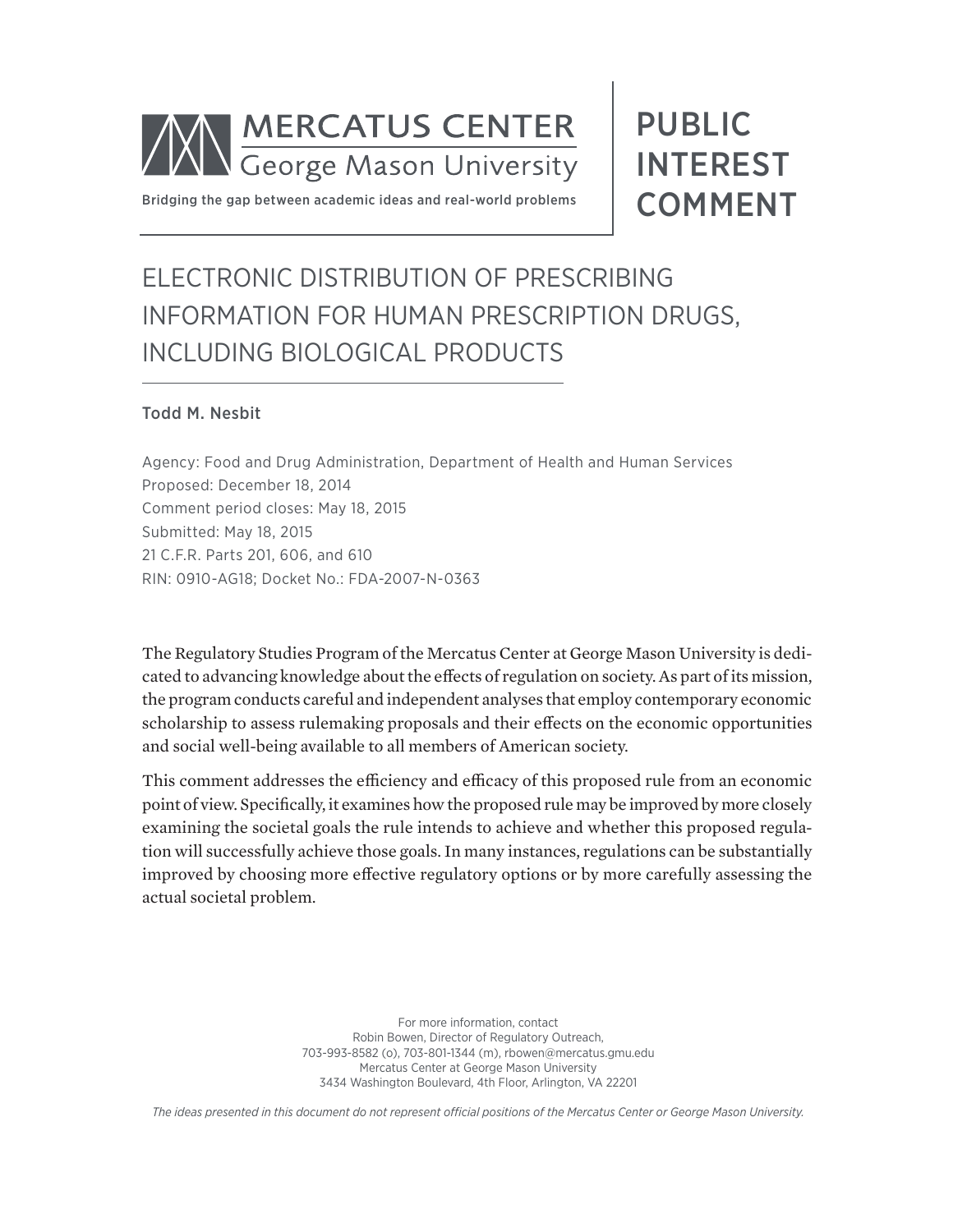#### SUMMARY

The proposed rule titled "Electronic Distribution of Prescribing Information for Human Prescription Drugs, Including Biological Products"<sup>1</sup> would require that prescribing information intended for medical professionals no longer be distributed in paper form. Instead, this information would be disseminated electronically, except in limited circumstances. Prescribing information is intended to help health care professionals make more informed decisions concerning prescriptions and thereby improve the safety of their patients. Prescribing information distributed in paper form may not be current because it may have been printed before more recent labeling changes. The Food and Drug Administration (FDA) argues that requiring electronic dissemination of prescribing information will allow for real-time updates and improve the safety and effectiveness of prescription medications. In addition, the FDA argues that the electronic distribution of prescribing information will lead to substantial cost savings in the form of reduced printing costs.

The FDA's claim that access to up-to-date information on prescription drugs can help both physicians and pharmacists avoid dangerous prescribing errors is not contested here. However, this comment argues that the agency fails to adequately make the case that the proposed regulation is needed and that it best accomplishes the goals of improved patient health and lower costs of distributing prescribing information. This argument is founded on three observations.

First, in order to present the case in favor of the proposed regulation, the agency must establish that there exists a systemic failure owing to either market imperfections or ineffective past policies or regulations. The analysis presented in the proposed regulatory impact analysis (PRIA)<sup>2</sup> falls far short of doing so. Beyond discussing printing costs, the PRIA includes no assessment of the status quo. Specifically, it makes no attempt to determine the extent to which the risk to patient health is increased owing to the potentially outdated prescribing information inserts. Given that "most physicians do not use the paper form of the prescribing information but instead use compendiums containing information supplied by third parties,"3 the risks may be negligible, particularly if the information provided by third parties is up to date. Unfortunately, the PRIA makes no attempt to assess current risk exposure. Instead it assumes the risk to patient health to be substantial, and uses this assumption as justification for regulatory action.

Second, the FDA's assessment of the net benefits of the proposed regulation is incomplete. The FDA makes no attempt to measure the benefits of the proposed regulation beyond the potential savings related to reduced paperwork costs if prescribing information were no longer required

<sup>1.</sup> Electronic Distribution of Prescribing Information for Human Prescription Drugs, Including Biological Products (Food and Drug Administration, Department of Health and Human Services), 21 C.F.R. pts. 201, 606, and 610 (proposed December 18, 2014).

<sup>2.</sup> Department of Health and Human Services, Food and Drug Administration, proposed regulatory impact analysis for "Electronic Distribution of Prescribing Information for Human Prescriptions Drugs, Including Biological Products" (hereafter cited as "PRIA").

<sup>3.</sup> Ibid., 21.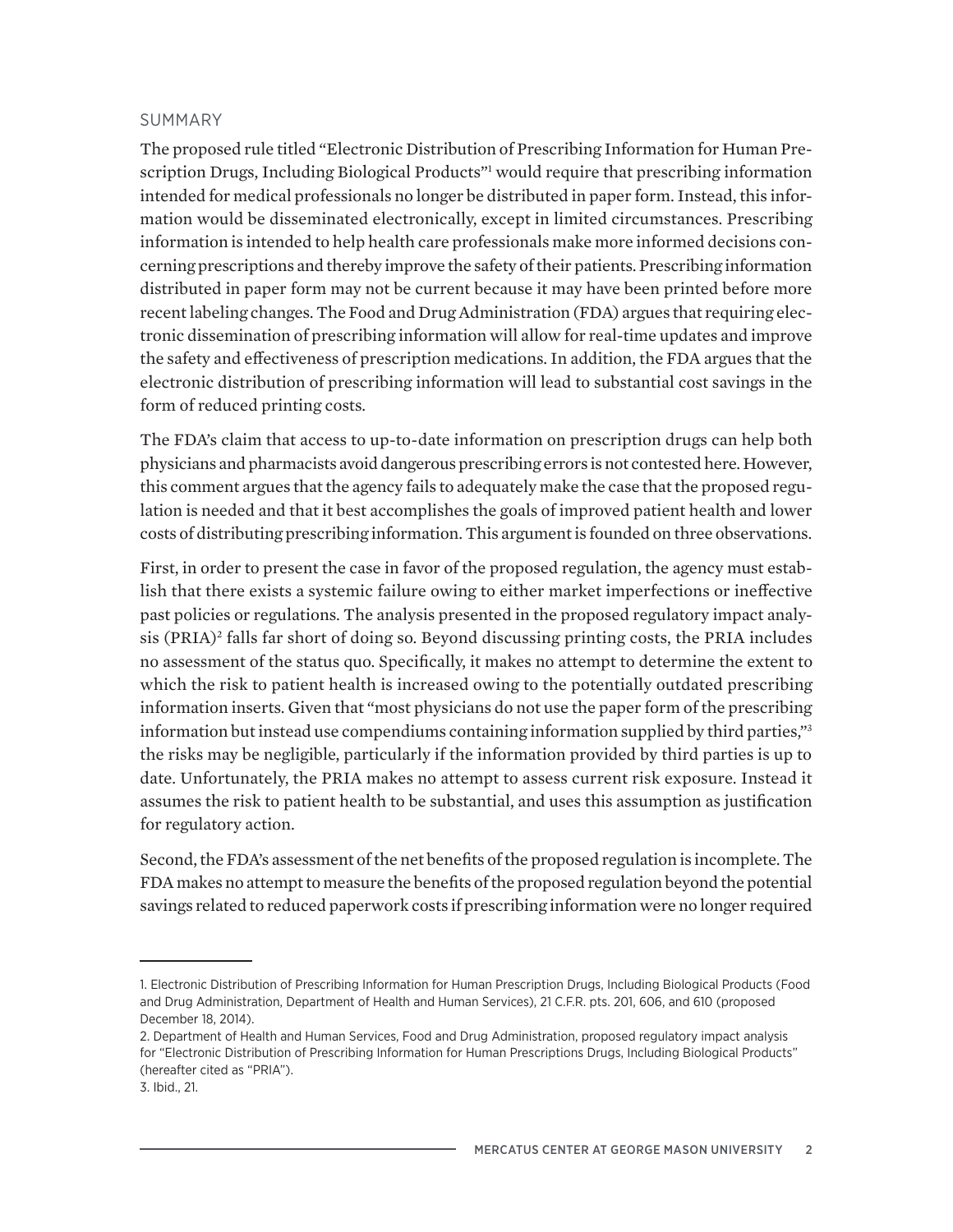in paper form. It is unclear how many prescribing errors could be prevented by the electronic distribution of prescribing information on a centralized FDA webpage.

Third, the PRIA does not consider any substantial alternatives to the proposed regulatory action. The one alternative presented is to effectively eliminate the six-months-after-publication-of-final-rule effective date in the proposed rule, delaying the implementation of the rule until two years after the publication of the final rule. If the agency had assessed the net benefits of approaches other than the proposed command-and-control option, the public could have more confidence in the proposed regulation's merits. For example, if the adoption of the proposed regulation does not lead to reduced health risks relative to the status quo—in which health professionals rely on third-party compendiums, including many electronic ones—then the appropriate action may be to eliminate the existing paper-form requirement and not dictate any specific centralized repository of prescribing information.

Given the potential impact a prescribing error can have on a patient's health, this issue deserves a more thoughtful and rigorous analysis than has thus far been offered. Before the FDA takes any regulatory action, it must make a convincing argument establishing the existence of a systemic problem, one that causes patients to face an avoidable risk from prescribing errors. If a systemic problem does exist, then the FDA must present a more comprehensive assessment of the net benefits of the proposed regulation relative to the status quo and then compare and contrast the merits of the proposed regulation with those of other reasonable alternatives. Only after addressing these concerns is it possible to make an educated decision regarding the appropriateness of the proposed rule.

## FAILURE TO ESTABLISH REGULATORY NEED

In order to establish the need for regulatory action, a regulator must identify a systemic failure. The FDA attempts to apply a public goods argument to support regulatory action: "A single electronic labeling repository for prescribing information accessible to all users is a public good."4 Standard economics textbooks define public goods as goods which are both nonrival in consumption—meaning that multiple users can consume the same unit of production without reducing the benefits enjoyed by other users—and nonexcludable—meaning that once the good is provided, it is prohibitively costly to prevent nonpaying consumers from obtaining the good. While a repository of prescribing information is nonrival in consumption, it does not meet the conditions of nonexcludability. Indeed, prescribing information is already provided by private, for-profit organizations to those who pay a subscription fee. Prescribing information is excludable and is therefore a mixed good.

Because prescribing information is a mixed good, economic theory cannot predict whether it would be more efficiently provided privately or publicly. Answering this question demands a comprehensive analysis to determine how an information repository is best produced. Instead, the FDA simply assumes that there is a market failure requiring regulatory action, though

<sup>4.</sup> Ibid., 4.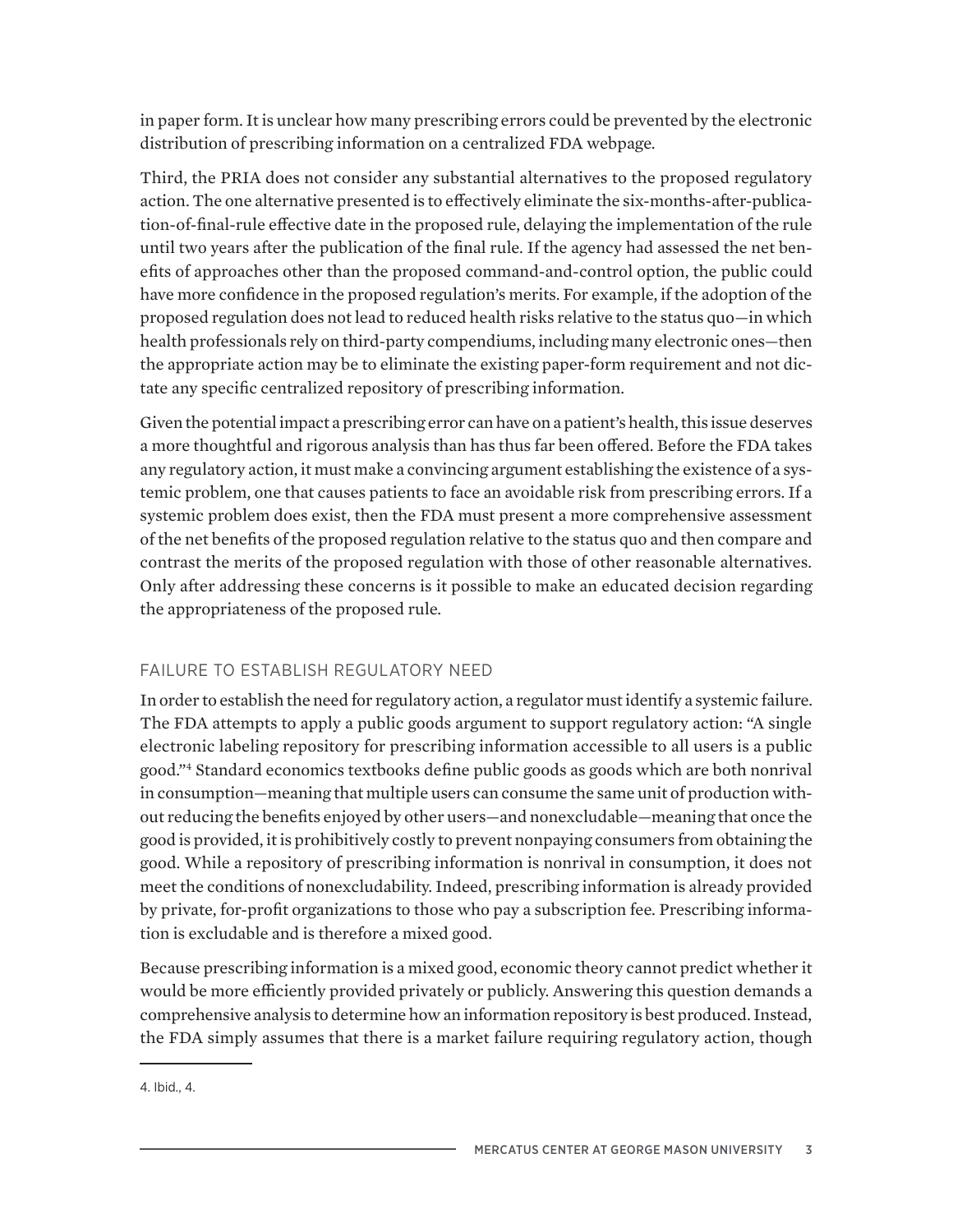its justification for the proposed rule ironically highlights the failure of regulatory action to evolve seamlessly with technology. On the other hand, entrepreneurs have thrived, creating third-party compendia of prescribing information in more accessible formats than the government-provided information.5 Significant numbers of third-party compendia even offer applications for mobile devices.

The fact that the FDA-mandated paper-form prescribing information may be out of date is not sufficient to warrant new regulation that prohibits issuing the information in paper form. Given that pharmacies reported that they rely on corporately curated prescribing information and manufacturer websites<sup>6</sup> while physicians and nurses generally rely on third-party compendia,<sup>7</sup> the relevant questions are whether the privately provided sources of prescribing information are out of date and how frequently prescribing errors occur owing to out-of-date prescribing information. The FDA should assess the degree to which commonly referenced third-party sources of prescribing information are out of date and the frequency of resulting prescribing errors. While determining the causes of prescribing errors may not be feasible, it is certainly possible to assess the degree to which third-party sources are out of date. One method is to track new boxed warnings and contraindications and determine the average number of days before the information on the most common third-party sources is updated. Another method is to select a number of medications and determine what percentage of common third-party sources are out of date in ways that are likely to lead to prescribing errors.

The FDA admits the difficulty of determining "how often health care professionals rely on the prescribing information as well as different information sources."8 Yet the FDA refers to results of an industry survey that suggest such information has already been collected. The FDA reports that "pharmacists refer to product labeling less than 1 percent of the time when filling prescriptions." Given the FDA's assessment that physicians and nurses rely on thirdparty compendia and pharmacists rely almost exclusively on third-party sources of prescribing information, the fact that current FDA-mandated paper-form prescribing information is out-of-date may be irrelevant. The relevant questions are the following: (1) How often is the third-party prescribing information out-of-date? (2) What percentage of the out-of-date information is relevant to boxed warnings and contraindications? and (3) What are the primary sources for the information collected by the third-party sources?

If third-party information is rarely out of date or rarely concerns boxed warnings and contraindications, then prescribing errors may not be a systemic problem and there may be no need for additional command-and-control action. If third-party sources are out of date in ways that are likely to lead to prescribing errors, then policymakers must understand *why* this occurs in order to prescribe an adequate solution.

<sup>5.</sup> Examples of user-friendly third-party sources of prescribing information include Epocrates, Medscape, and Lexicomp, among many others.

<sup>6.</sup> Electronic Distribution of Prescribing Information, 21 C.F.R., at 75512.

<sup>7.</sup> PRIA, 21.

<sup>8.</sup> Ibid., 5.

<sup>9.</sup> Ibid., 6.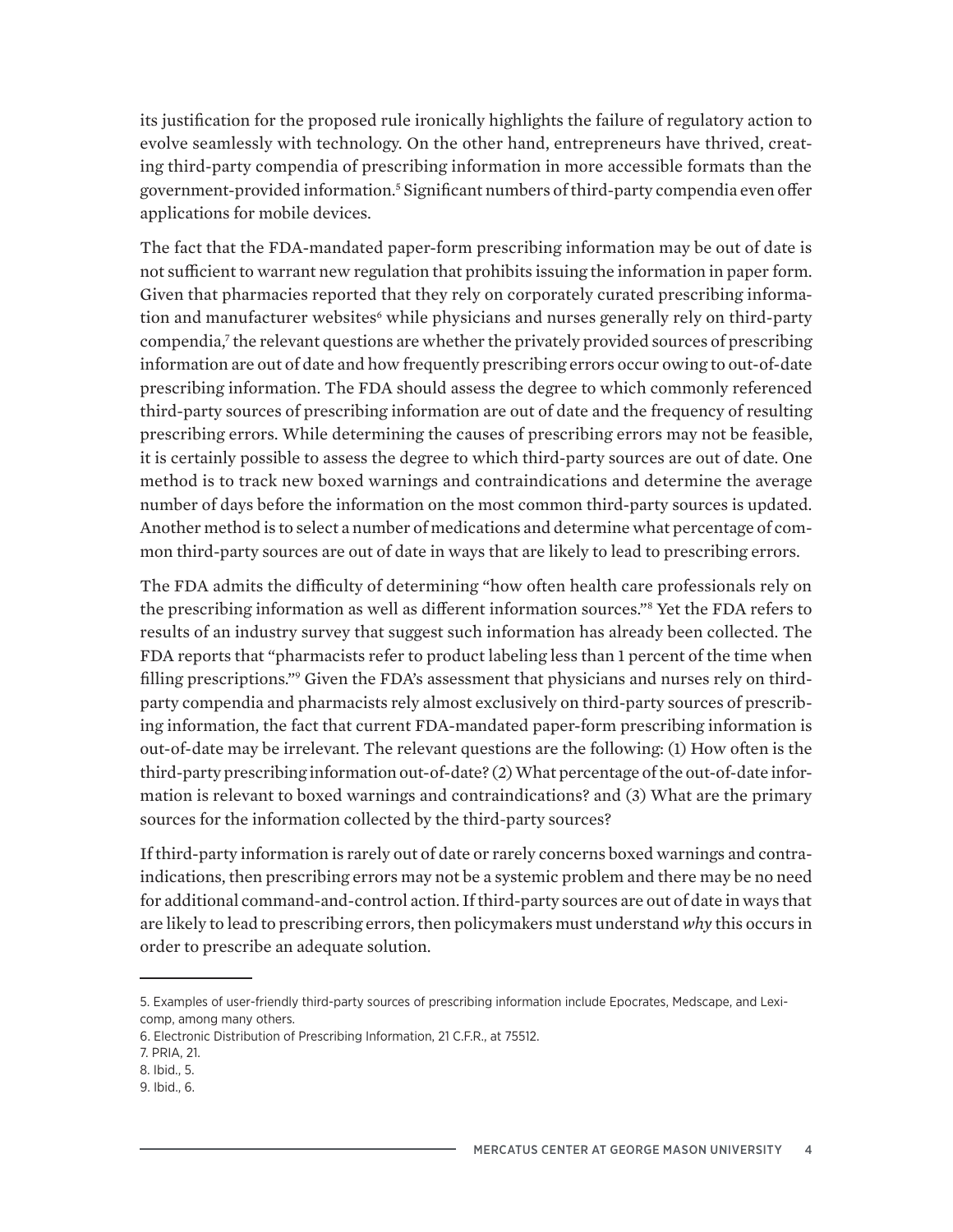### FAILURE TO PROPERLY ASSESS BENEFITS

Physicians' and pharmacists' access to updated information on prescription drugs can surely assist in minimizing the occurrence of prescribing errors and, in the process, lead to improved patient care. Unfortunately, the FDA does not assess the potential benefits the proposed regulation might have for patient health.

Such an assessment should include two steps. First, it should calculate the potential number of prescribing errors caused by out-of-date prescribing information. The baseline could be an estimate of the total number of prescribing errors during a typical year as an upper limit to the number of errors that could be prevented. Estimates of medical errors because of outof-date package inserts indicate that they are quite rare, accounting for only 0.3 percent of all medication errors.10 Currently, the PRIA includes no such assessment of the potential size of the problem.

Second, the assessment should calculate the number of prescribing errors that could be eliminated by means of a centralized repository. If third-party sources of prescribing information are rarely out of date in ways that are likely to lead to prescribing errors, then there may be little benefit to be gained from a centralized repository provided by the FDA. If third-party boxed warnings and contraindications information is out of date, then further analysis is required. First, what percentage of physicians and pharmacists will choose to directly access the repository, and in what percentage of decisions? Second, will the repository improve the speed at which third-party sources of prescribing information update their systems? Given the thirdparty development of accessible and easily searchable mobile applications, it may be reasonable to conclude that few health care professionals will directly access the FDA repository. If that is the case, it is vital for regulators to determine how the repository would affect the information provided by third parties in order to ascertain its impact on the number of prescribing errors. To do so, the FDA will need to involve the third-party information providers in the regulatory impact analysis process.

Even ignoring the role of third-party compendia, the FDA-claimed benefits of the electronic repository are very likely exaggerated. In a 2013 report, the Government Accountability Office (GAO) states that relying on electronic labeling as a complete substitute for paper labeling "could adversely impact public health by limiting the availability of drug labeling for some physicians, pharmacists, and patients by requiring them to access drug labeling through a medium with which they might be uncomfortable, they might find inconvenient, or that might be unavailable."<sup>11</sup> The GAO mentions Internet availability in rural areas and during power outages as particularly concerning to stakeholders. For instance, in a 2012 report the Federal Communications Commission notes that roughly 14 million Americans lack adequate broadband capabilities.<sup>12</sup> Further, stakeholders reported to the GAO that many pharmacies, "in order

<sup>10.</sup> Maria R. Thomas, Carol Holquist, and Jerry Phillips, "Med Error Reports to FDA Show a Mixed Bag," FDA Safety Page, *Drug Topics*, October 1, 2001.

<sup>11.</sup> United States Government Accountability Office, *Electronic Drug Labeling: No Consensus on the Advantages and Disadvantages of Its Exclusive Use*, GAO-13-592, July 2013, 10.

<sup>12.</sup> Federal Communications Commission, *Connecting America: The National Broadband Plan*, 2010.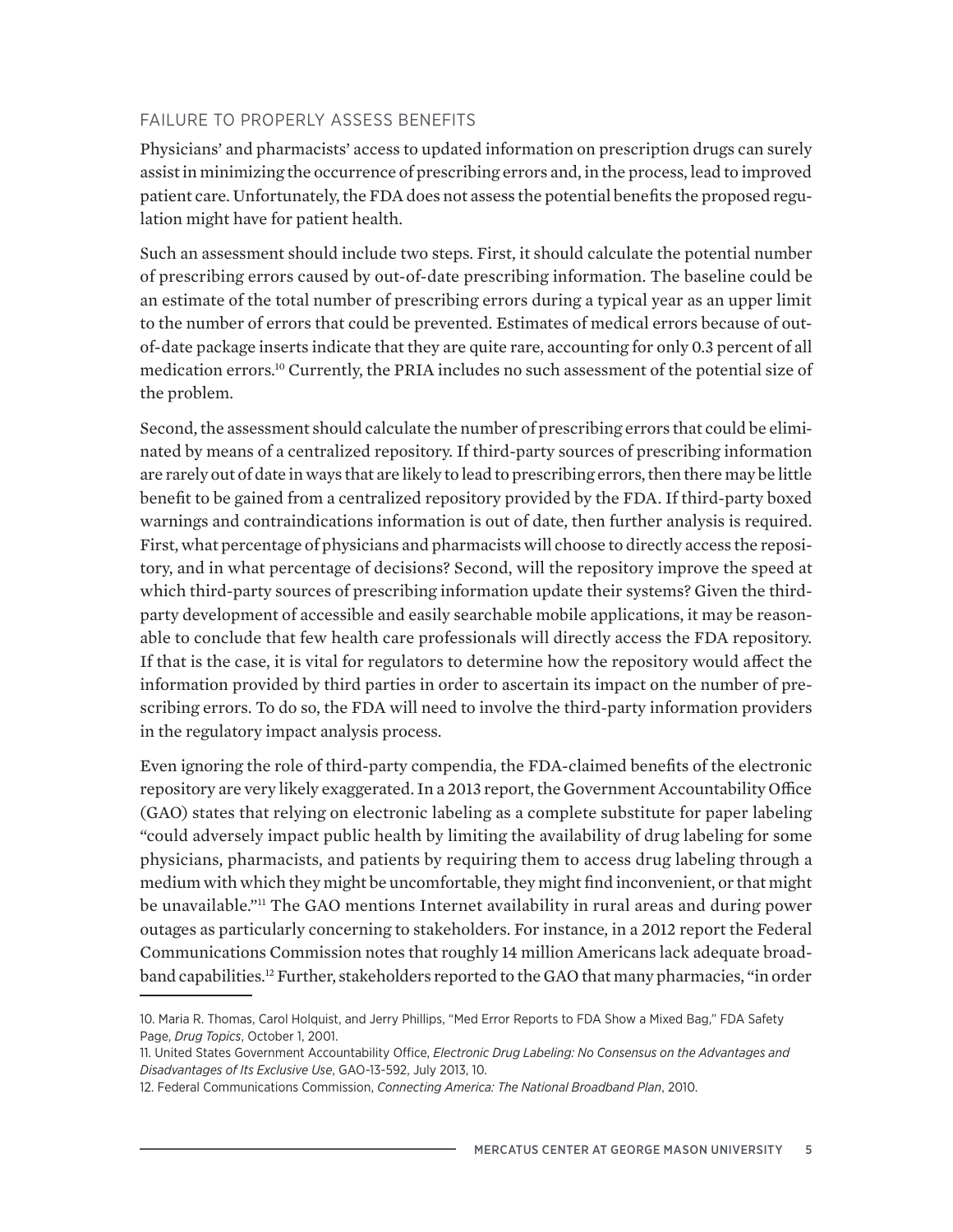to protect their systems from potential threats like computer viruses, do not have Internet access."13 Indeed, 27 percent of pharmacists surveyed by NERA Economic Consulting report that they either do not have Internet access or cannot browse the Internet and 82 percent of those with access report having experienced a loss of Internet connectivity during business hours.<sup>14</sup> Internet connectivity issues have the potential, at least in certain regions and during power outages, to erode if not entirely dissipate the advantages a centralized electronic repository has over paper-form information. Accordingly, only 25 percent of surveyed pharmacists agree that electronic labeling would provide more accurate information than the status quo.<sup>15</sup>

Lastly, the net benefits of the proposed and alternative solutions must be evaluated with the understanding that medicine is constantly evolving toward ever more individualized care based on genetic markers. As indicated by Peter Huber, such advancements have important implications for the usefulness of the FDA-mandated labeling:

But the FDA-approved label is history, or soon will be. That scrap of paper is Washington's attempt to tell you and your doctor whether your body is bioequivalent to other bodies in which the drug has performed well in the past. Except in the simplest cases, paper can't convey even a tiny fraction of the information that we should be using to fit drugs to patients. The accurate fitting will emerge from pattern-matching search engines powered by constantly growing databases. They will contain far more information than is currently collected in FDA-scripted clinical trials.16

If the proposed regulation were an advancement toward the development and distribution of more patient-centered prescribing information, then it would be a step in the right direction toward improving patient health. Unfortunately, the proposed regulation may stifle innovation involving patient-centered prescribing information, since individualized information would not be offered on the repository without another rulemaking authorizing such information.

Given the competition for subscribers in the market for third-party compendia, the incentives to develop patient-centered prescribing information may still exist. However, the proposed centralized repository would, at best, lag behind competing third-party compendia in providing individualized information, making it of diminished value relative to the third-party compendia. As such, it is unlikely that individualized information can adequately be offered in a centralized repository. If it cannot, then any FDA repository—whether it be in paper or electronic form—will soon become obsolete, as prescribers and pharmacists access the information distributed via third-party compendia instead. If this is the case, the long-run benefits of a centralized repository are highly limited.

<sup>13.</sup> GAO, *Electronic Drug Labeling*, 15.

<sup>14.</sup> Sarah Butler, "Pharmacy Practice: A Report on Pharmacists' Use of Printed Package Inserts," NERA Economic Consulting, January 2015, 7.

<sup>15.</sup> Ibid., 10.

<sup>16.</sup> Peter Huber, *The Cure in the Code: How 20th Century Law Is Undermining 21st Century Medicine* (New York: Basic Books, 2013), 188.